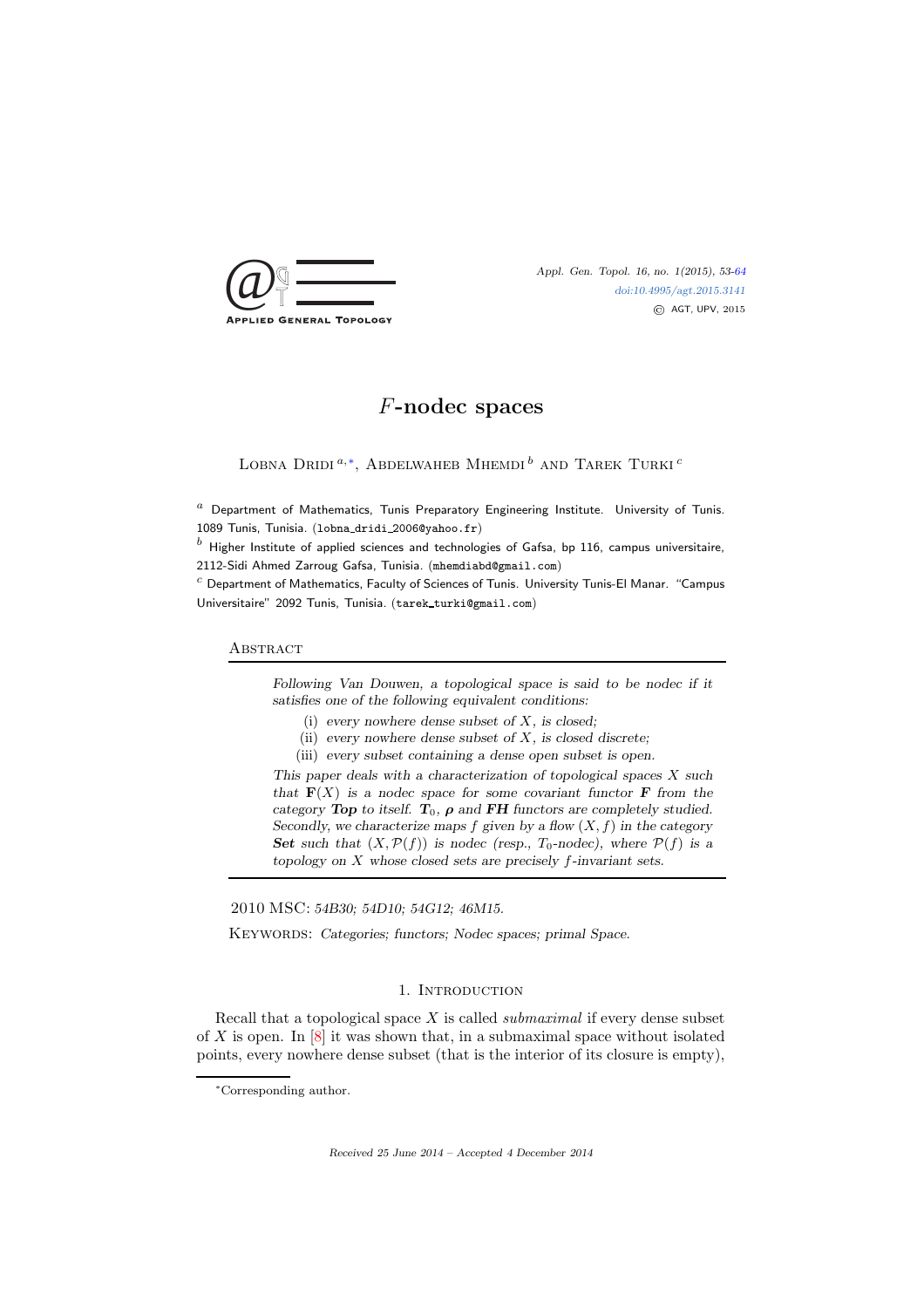is closed and discrete. Hence, a space satisfying the later property is called nodec.

Different equivalent conditions for a space to be *submaximal* are given in [\[1\]](#page-11-2) and the ones for a space to be *nodec* in  $[14]$ ,  $[12]$  and  $[4]$ .

<span id="page-1-0"></span>Theorem 1.1. [\[4,](#page-11-5) Theorem 2.5] The following statements are equivalent:

- $(1)$  X is nodec;
- (2) Each nowhere dense subset of  $X$ , is closed.
- (3) For each  $A \subseteq X$ , if  $\overline{A} \subseteq A$ , then A is closed.
- (4) For each  $A \subseteq X$ , if  $A \subseteq \overset{\circ}{A}$ , then A is open.
- (5) For each  $A \subseteq X$ ,  $\overline{A} \backslash A \subseteq \overline{A}$ .
- (6) For each  $A \subseteq X$ ,  $\overline{A} = A \cup \int_{0}^{\infty} A$ .
- (7) For each  $A \subseteq X$ ,  $A = A \cap A$ .

On the other hand, the theory of category and functors play an enigmatic role in topology, specially the notion of reflective subcategory. So it is of importance to recall the standard notion of reflective subcategory  $A$  of  $B$  that is, a full subcategory such that the embedding  $\mathcal{A} \longrightarrow \mathcal{B}$  has a left adjoint  $F : \mathcal{B} \longrightarrow \mathcal{A}$ (called reflection). Further, recall that for all  $i = 0, 1, 2, 3, 3.\frac{1}{2}$  the subcategory **Top**<sub>i</sub> of  $T_i$ -spaces is reflective in **Top**, the category of all topological spaces.

 $T_{3\frac{1}{2}}$  is also called the Tychonoff-reflection and will be denoted by  $\rho$ . In this paper the functors  $T_0$ ,  $\rho$  and FH (the functionally Hausdorff reflection) are studied.

Some authors (see [\[3\]](#page-11-6),  $[6]$ , [\[11\]](#page-11-8)) are interested in separation axioms using the theory of categories and functors as follows.

**Definition 1.2.** Let  $C$  be a category and  $F$ ,  $G$  two (covariant) functors from C to itself.

- (1) An object X of C is said to be a  $T_{(\mathbf{F},\mathbf{G})}$ -object if  $\mathbf{G}(\mathbf{F}(X))$  is isomorphic with  $\mathbf{F}(X)$ .
- (2) Let P be a topological property on the objects of C. An object X of **C** is said to be a  $T_{(\mathbf{F},P)}$ -object if  $\mathbf{F}(X)$  satisfies the property P.

Consequently, some new separation axioms  $T_{(0,\rho)}, T_{(0,FH)}, T_{(\rho,FH)}$  are introduced and characterized.

Recently, in  $[2]$  a characterization of topological spaces X such that their compactification noted  $K(X)$  is a nodec space, is given. In [\[5\]](#page-11-10), L. Dridi et all characterized topological spaces X such that  $F(X)$  is a submaximal space, for a given covariant functor F.

The first section of this paper is devoted to the characterization of  $T_0$ -nodec space.

Second section studies the same problem using the functor  $\rho$  (resp., FH).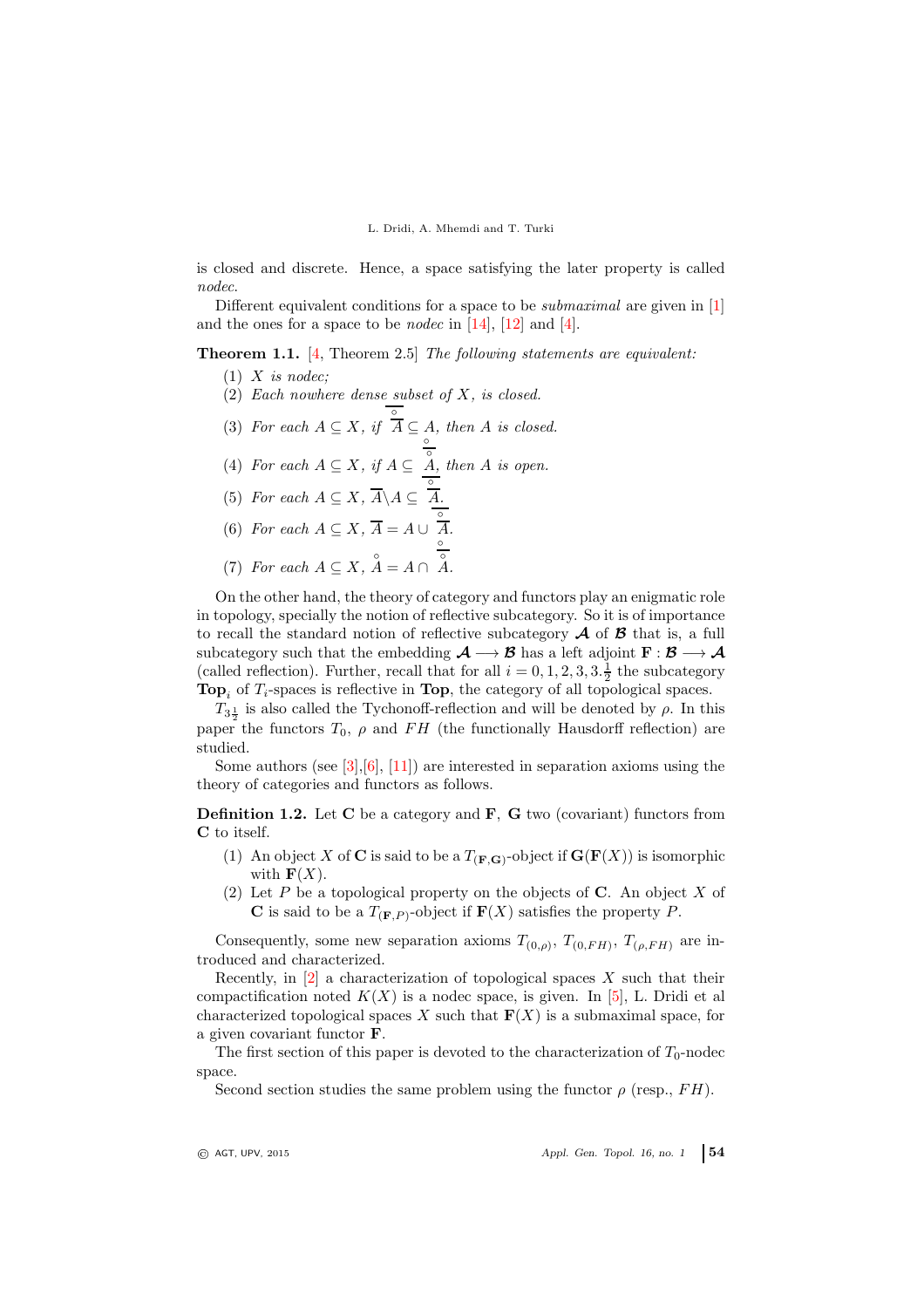Finally, in the third section we are interested in the relation between nodec spaces and primal spaces.

Some important results are given.

# 2.  $T_0$ -NODEC SPACES

First let us recall the  $T_0$ -reflection of a topolgical space. Let X be a topological space. We define the binary relation  $\sim$  on X by  $x \sim y$  if and only if  $\overline{\{x\}} = \overline{\{y\}}$ . Then  $\sim$  is an equivalence relation on X and the resulting quotient space  $\mathbf{T}_0(X) := X/\sim$  is the  $\mathbf{T}_0$ -reflection of X.

The canonical surjection  $\mu_X : X \longrightarrow \mathbf{T}_0(X)$  is a quasihomeomorphism. ( A continuous map  $q: X \longrightarrow Y$  is said to be a quasihomeomorphism if  $U \longmapsto q^{-1}(U)$  (resp.,  $C \longmapsto q^{-1}(C)$ ) defines a bijection  $\mathcal{O}(Y) \longrightarrow \mathcal{O}(X)$ (resp.,  $\mathcal{F}(Y) \longrightarrow \mathcal{F}(X)$ ), where  $\mathcal{O}(X)$  (resp.,  $\mathcal{F}(X)$ ) is the collection of all open sets (resp;, closed sets) of  $X$  )[\[7\]](#page-11-11).

Before giving the main result of this section let us introduce some definitions, notations and remarks.

*Notations* 2.1. [\[5,](#page-11-10) Notations 2.2] Let X be a topological space,  $a \in X$  and  $A \subseteq X$ . We denote by:

(1)  $d_0(a) := \{x \in X : \{x\} = \{a\}\}\$ (2)  $d_0(A) = \bigcup [d_0(a); a \in A].$ 

Remarks 2.2. [\[5,](#page-11-10) Remarks 2.3] Let  $X$  be a topological space and  $A$  be a subset of  $X$ . In  $[5]$  the following remarks are given.

- (i)  $d_0(A) = \mu_X^{-1}(\mu_X(A)).$
- (ii)  $d_0(d_0(A)) = d_0(A)$ .
- (iii)  $A \subseteq d_0(A) \subseteq \overline{A}$  and consequently  $\overline{d_0(A)} = \overline{A}$ .
- (iv) In particular if A is open (resp., closed ), then  $d_0(A) = A$ .

**Definition 2.3.** Let X be a topological space. X is called a  $T_0$ -nodec space if its  $T_0$ -reflection is a nodec space.

Now we are in a position to give the characterization of  $T_0$ -nodec space.

**Theorem 2.4.** Let  $X$  be a topological space. Then the following statements are equivalent:

- (1) X is a  $T_0$ -nodec space;
- (2) For any nowhere dense subset A of X,  $d_0(A)$  is closed.

(3) 
$$
\forall A \subseteq X
$$
; if  $\overline{A} \subseteq d_0(A) \Longrightarrow d_0(A) = \overline{A}$ .  
(4)  $\forall A \subseteq X$ ;  $\overline{A} \setminus d_0(A) \subseteq \overline{A}$ .

$$
(5) \ \forall A \subseteq X; \overline{A} = d_0(A) \cup \overline{A}.
$$

*Proof.* (1)  $\implies$  (2) Let A be a nowhere dense subset of X. Then  $\overline{\mu_X(A)} \subseteq$  $\mu_X(A)$ , since  $\mu_X$  is a closed map. Suppose that there exist an open set U of  $\mathbf{T}_0(X)$  such that  $U \subset \overline{\mu_X(A)}$ . So  $\mu_X^{-1}(U)$  is an open set and  $\mu_X^{-1}(U) \subseteq$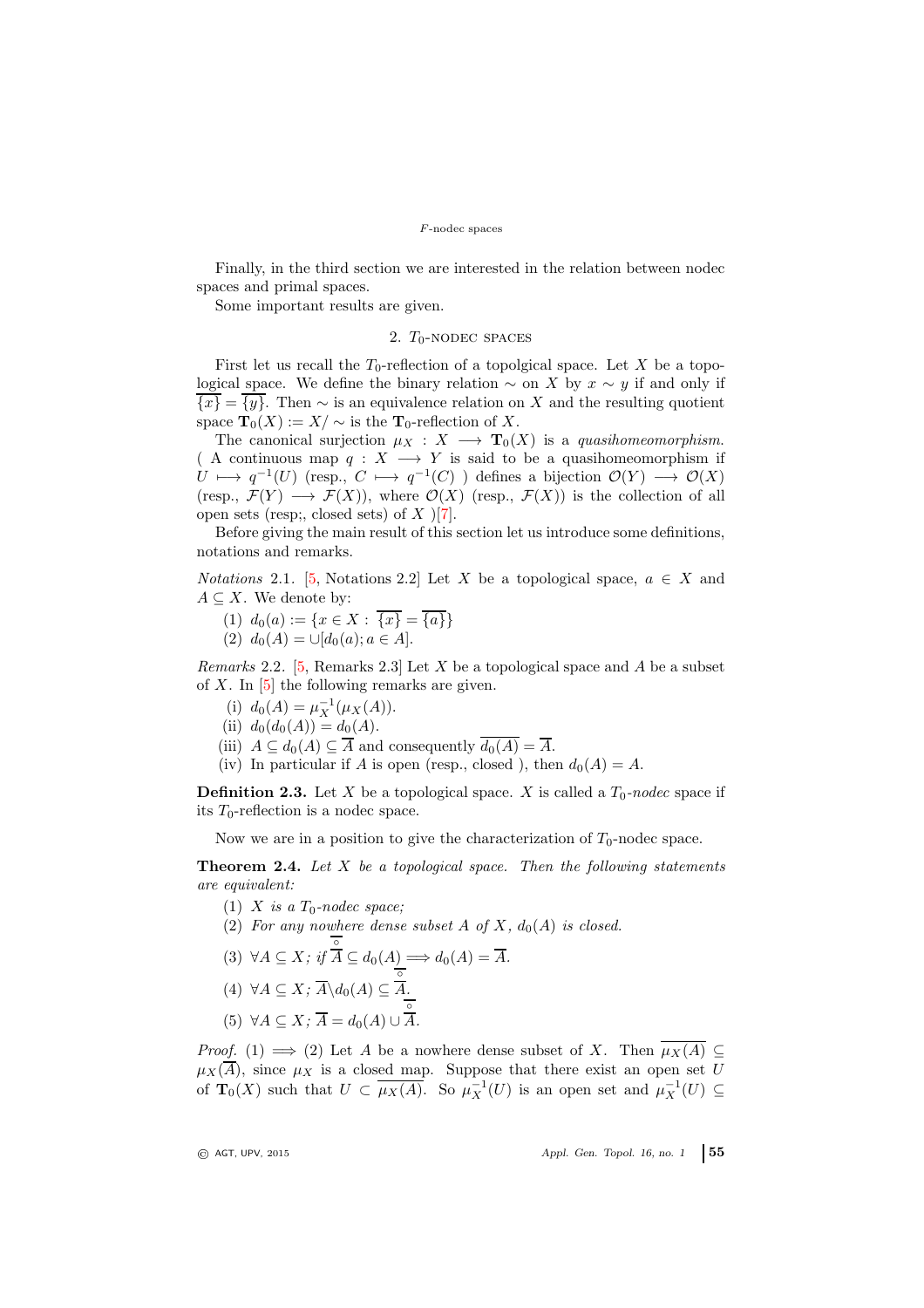$\mu_X^{-1}(\overline{\mu_X(A)}) \subseteq \mu_X^{-1}(\mu_X(\overline{A})) = d_0(\overline{A}) = \overline{A}$ , which contradict the fact that A is a nowhere dense subset of X. Then  $\mu_X(A)$  is a nowhere dense subset of  $\mathbf{T}_0(X)$ . Since the later is nodec,  $\mu_X(A)$  is closed. So  $\mu_X^{-1}(\mu_X(A)) = d_0(A)$  is closed.

(2) ⇒ (1) Let S be a nowhere dense subset of  $T_0(X)$  and  $A = \mu_X^{-1}(S)$ . Then ◦

 $d_0(A) = A$ . Suppose that there exists  $x \in$ A. Thus there exists an open set U of X such that  $x \in U \subset A$ . So  $\mu_X(U)$  is an open set containing  $\mu_X(x)$ , since  $\mu_X$  is open. Moreover,  $\mu_X(U) \subseteq \mu_X(\overline{A}) = \mu_X(\mu_X^{-1}(S)) \subseteq \mu_X(\mu_X^{-1}(\overline{S})) = \overline{S}$ , by [\[5,](#page-11-10) Lemma 2.16]. Therefore  $\mu_X(x) \in$  $^{\circ}$  $S$ , which contradicts the fact that  $S$  is a nowhere dense subset of  $T_0(X)$ . Then ◦  $A = \emptyset$  and consequently A is a nowhere dense subset of X. Thus  $d_0(A) = A$  is closed, by hypothesis. So S is a closed set of  $T_0(X)$ .

 $(2) \implies (4)$  Let A be a subset of X. Since X is T<sub>0</sub>-nodec,  $\mu_X(A) \setminus \mu_X(A)$  ⊂ ◦  $\overline{\mu_X(A)}$ , by Theorem [1.1.](#page-1-0) Then  $\mu_X^{-1}(\overline{\mu_X(A)} \setminus \mu_X(A)) = \mu_X^{-1}(\mu_X(A)) \setminus \mu_X^{-1}(\mu_X(A)) =$  $\overline{d_0(A)}\backslash d_0(A) = \overline{A}\backslash d_0(A) \subseteq \mu_X^{-1}(A)$ ◦  $\mu_X(A)) =$ ◦  $\mu_X^{-1}(\mu_X(A)) =$ ◦  $d_0(A) =$ ◦ A. ◦

 $(4) \Longrightarrow (5)$  Let A be a subset of X. As  $A \subseteq A$  and  $d_0(A) \subseteq A$ , it is clear that  $d_0(A) \cup$ ◦  $A \subset A$ . Conversely,  $A = d_0(A) \cup (A \backslash d_0(A)) \subseteq d_0(A) \cup$  $^{\circ}$ A, by (4). Thus, the equality holds.

 $(5) \Longrightarrow (2)$  Let A be a nowhere dense subset of X. Then  $A = d_0(A) \cup$ ◦  $A =$  $d_0(A)$ .

 $(2) \Longrightarrow (3)$  Straightforward.

 $(3) \Longrightarrow (2)$  If A is a nowhere dense subset of X, then ◦  $A = \varnothing \subseteq d_0(A)$ . Thus  $d_0(A) = A$ , by (3).

 $\Box$ 

Remark 2.5. Clearly every nodec space is a  $T_0$ -nodec space. The converse does not hold:

Indeed, given a set  $X = \{0, 1, 2\}$  equipped with the topology  $\tau = \{\emptyset, \{2\}, X\}.$ We can easily see that  $\mathbf{T}_0(X)$  is a nodec space. However  $\{0\}$  is a nowhere dense subset of X and not closed.

# 3.  $\rho$ -nodec spaces and  $FH$ -nodec spaces

Let X be a topological space, F a subset of X and  $x \in X$ . x and F are said to be *completely separated* if there exists a continuous map  $f: X \longrightarrow \mathbb{R}$  such that  $f(x) = 0$  and  $f(F) = \{1\}$ . Now, two distinct points x and y in X are called completely separated if x and  $\{y\}$  are completely separated.

A space  $X$  is said to be *completely regular* if every closed subset  $F$  of  $X$ is completely separated from any point  $x$  not in  $F$ . Recall that a topological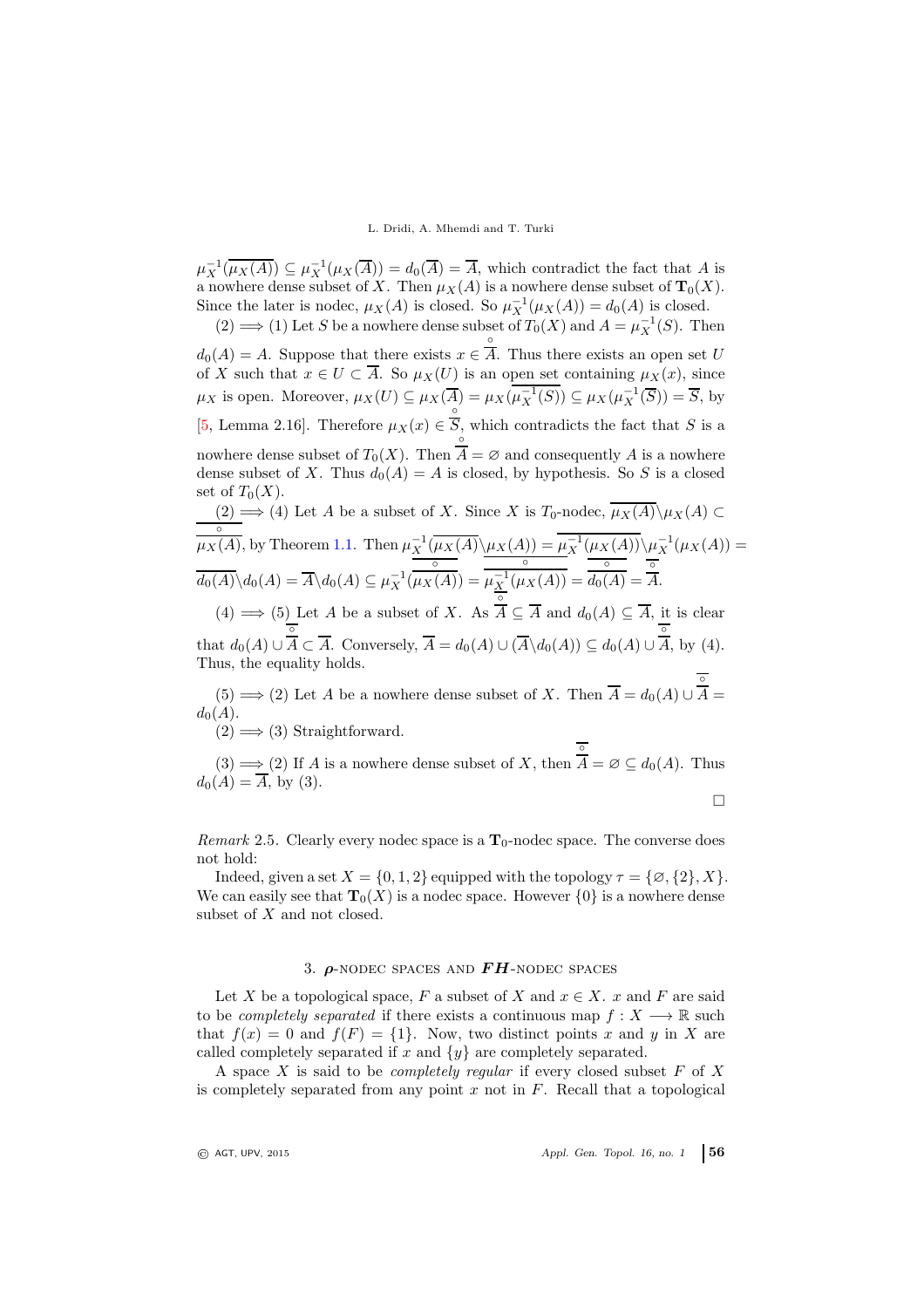space X is called a  $T_1$ -space if each singleton of X is closed. A completely regular  $T_1$ -space is called a Tychonoff space [\[13\]](#page-11-12).

A functionally Hausdorff space is a topological space in which any two distinct points of this space are completely separated. Remark here that a Tychonoff space is a functionally Hausdorff space and consequently a Hausdorff space  $(T_2$ -space).

Now, for a given topological space X, we define the equivalence relation  $\sim$ on X by  $x \sim y$  if and only if  $f(x) = f(y)$  for all  $f \in \mathbf{C}(X)$  (where  $\mathbf{C}(X)$ ) design the family of all continuous maps from  $X$  to  $\mathbb{R}$ ). Let us denote by  $X/\sim$  the set of equivalence classes and let  $\rho_X : X \longrightarrow X/\sim$  be the canonical surjection map assigning to each point of  $X$  its equivalence class. Since every  $f$ in  $\mathbf{C}(X)$  is constant on each equivalence class, we can define  $\rho(f): X/\sim\longrightarrow \mathbb{R}$ by  $\rho(f)(\rho_X(x)) = f(x)$ . One may illustrate this situation by the following commutative diagram.



Now, equip  $X/\sim$  with the topology whose closed sets are of the form  $\cap [\rho(f_\alpha)^{-1}(F_\alpha) : \alpha \in I],$  where  $f_\alpha : X \longrightarrow \mathbb{R}$  (resp.,  $F_\alpha$ ) is a continuous map (resp., a closed subset of  $\mathbb{R}$ ). It is well known that, with this topology,  $X/\sim$  is a Tychonoff space (see for instance [\[15\]](#page-11-13)) and its denoted by  $\rho(X)$ .

The construction of  $\rho(X)$  satisfies some categorical properties:

For each Tychonoff space Y and each continuous map  $f: X \longrightarrow Y$ , there exists a unique continuous map  $f : \rho(X) \longrightarrow Y$  such that  $f \circ \rho_X = f$ . We will say that  $\rho(X)$  is the *ρ-reflection* (or Tychonoff-reflection) of X.

From the above properties, it is clear that  $\rho$  is a covariant functor from the category of topological spaces Top into the full subcategory Tych of Top whose objects are Tychonoff spaces.

On the other hand the quotient space  $X/\sim$  which is denoted by  $\mathbf{FH}(X)$  is a functionally Hausdorff space.

The construction  $FH(X)$  satisfies some categorical properties:

For each functionally Hausdorff space Y and each continuous map  $f: X \longrightarrow$ Y, there exists a unique continuous map  $\tilde{f}: \mathbf{FH}(X) \longrightarrow Y$  such that  $\tilde{f} \circ \rho_X = f$ . We will say that  $FH(X)$  is the functionally Hausdorff-reflection of X (or the **FH**-reflection of  $X$ ).

Consequently, it is clear that FH is a covariant functor from the category of topological spaces Top into the full subcategory FunHaus of Top whose objects are functionally Hausdorff spaces.

We need to introduce and recall some definitions, notations and results.

*Notations* 3.1. [\[5,](#page-11-10) Notation 3.1] Let X be a topological space,  $a \in X$  and A a subset of  $X$ . We denote by:

(1) 
$$
d_{\rho}(a) := \cap [f^{-1}(f(\{a\})) : f \in \mathbf{C}(X)].
$$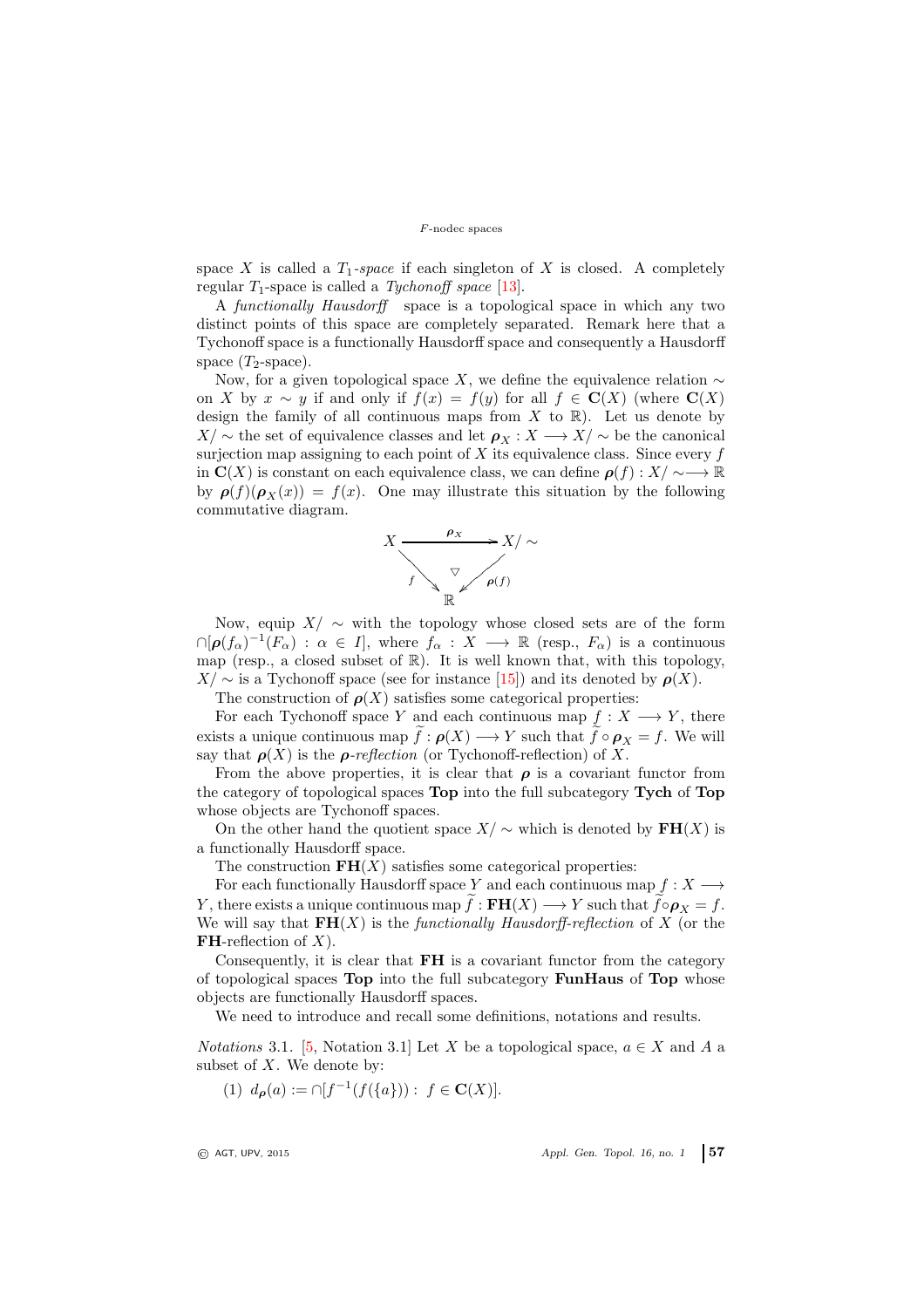(2)  $d_{\rho}(A) := \cup [d_{\rho}(a) : a \in A].$ 

The following results are given in  $[5]$ .

**Proposition 3.2.** [\[5,](#page-11-10) Proposition 3.2] Let X be a topological space,  $a \in X$  and A a subset of X. Then:

- (1)  $d_{\rho}(A) = \rho_X^{-1}(\rho_X(A)).$
- (2)  $d_{\rho}(a)$  is a closed subset of X.
- (3)  $A \subseteq d_{\rho}(A) \subseteq \cap [f^{-1}(f(A)) : f \in \mathbf{C}(X)].$
- (4)  $\forall f \in \mathbf{C}(X), f(A) = f(d_{\rho}(A)).$

Now, we introduce the following definition.

**Definition 3.3.** Let X be a topological space. X is called a  $\rho$ -nodec (resp.,  $FH\text{-}nodec$ ) space if its  $\rho$ -reflection (resp.,  $FH\text{-}reflection$ ) is a nodec space.

In order to give a characterization of  $\rho$ -nodec spaces, we need to recall some elementary proporties which characterize Tychonoff spaces in terms of zero-set (resp., cozero-sets). Consider a topological space X and  $A \subseteq X$ . A is called a zero-set if there exists  $f \in C(X)$  such that  $A = f^{-1}(\{0\})$ . The complement of a zero-set is called a cozero-set.

According to [\[15,](#page-11-13) Proposition 1.7], a space is Tychonoff if and only if the family of zero-sets of the space is a base for the closed sets (equivalently, the family of cozero-sets of the space is a base for the open sets). In [\[5\]](#page-11-10) it is showen that a closed (resp., open) subset of  $\rho(X)$  is of the form  $\cap [\rho(f)^{-1}(\{0\}) : f \in H]$ (resp.,  $\cup [\rho(f)^{-1}(\mathbb{R}^*) : f \in H]$ ), where H is a collection of continuous maps from  $X$  to  $\mathbb{R}$ .

Recall that a subset  $V$  of a topological space  $X$  is called a *functionally open* subset of X (for short F-open) if and only if  $d_{\rho}(V)$  is open in X (see [\[5\]](#page-11-10)). Now in order to characterize  $\rho$ -nodec spaces and  $FH$ -nodec spaces, we introduce the following definitions:

**Definition 3.4.** Let  $X$  be a topological space and  $V$  a set of  $X$ .

V is called a Functionally nowhere dense subset of  $X$  (for short  $F$ -nowhere dense) if and only if for any F-open subset W of X,  $d_o(W) \nsubseteq \overline{d_o(V)}$ .

**Definition 3.5.** Let  $X$  be a topological space and  $A$  a nonempty subset of  $X$ . A is said to be a  $\rho$ -nowhere dense subset of X if for any nonzero continuous map f from X to R there exists a continuous map q from X to R satisfying  $fq \neq 0$  and  $q(A) = \{0\}.$ 

Remark 3.6. V is an F-open set of X if and only if  $\rho_X(V)$  is an open set of  $FH(X).$ 

<span id="page-5-0"></span>**Proposition 3.7.** Let X be a topological space and A a subset of X. Then the following statements are equivalent:

- (i) A is a  $\rho$ -nowhere dense subset of X;
- (ii)  $\rho_X(A)$  is a nowhere dense subset of  $\rho(X)$ .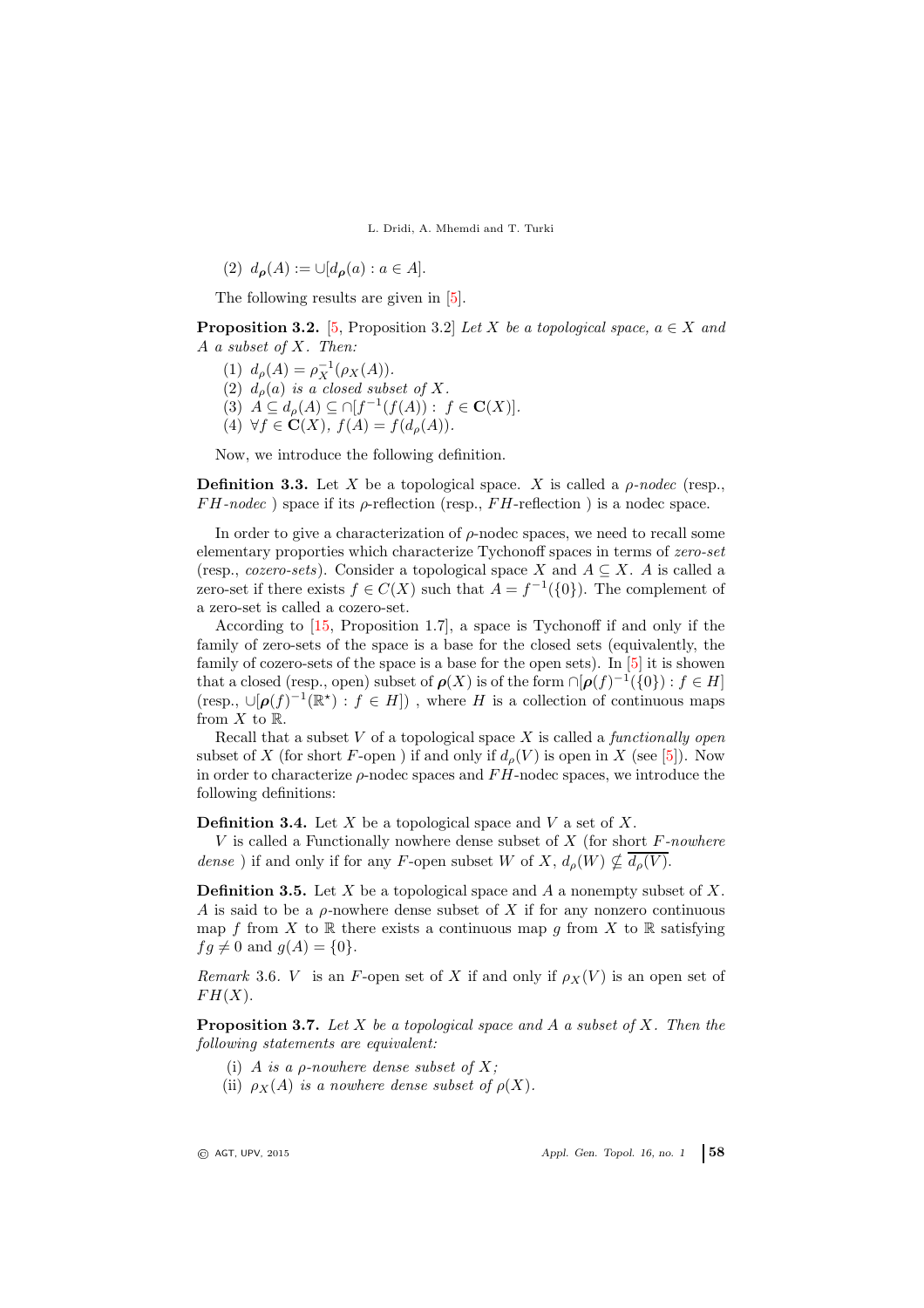*Proof.* (i)  $\implies$  (ii) Let A be a  $\rho$ -nowhere dense subset of X. According to the universal property of  $\rho(X)$ , each continuous map  $g : \rho(X) \longrightarrow \mathbb{R}$  may be written as  $g = \rho(f)$  with  $f = g \circ \rho_X$ . Now suppose that there exists a nonzero continuous map f from X to R such that  $\rho(f)^{-1}(\mathbb{R}^*) \subset \overline{\rho_X(A)}$ . Then there exists a continuous map g such that  $fg \neq 0$  and  $g(A) = \{0\}$ . Thus  $\rho_X(A) \subset \rho(g)^{-1}\{0\}$ and consequently  $\overline{\rho_X(A)} \subset \rho(g)^{-1}\{0\}$ . So  $\rho(f)^{-1}(\mathbb{R}^*) \subset \overline{\rho_X(A)} \subset \rho(g)^{-1}\{0\}$ . Therefore  $\rho(f)^{-1}(\mathbb{R}^*) \cap \rho(g)^{-1}(\mathbb{R}^*) = \varnothing$  which contradict the fact that  $fg \neq 0$ .

 $(ii) \Longrightarrow (i)$  Let A be a subset of X such that  $\rho_X(A)$  is a nowhere dense subset of  $\rho(X)$ . Then for any nonzero continuous map f from X to  $\mathbb{R}, \rho(f)^{-1}(\mathbb{R}^*) \nsubseteq$  $\rho_X(A)$ . Thus there exists  $x \in X$  such that  $\rho(x) \in \rho(f)^{-1}(\mathbb{R}^*)$  and  $\rho(x) \notin$  $\overline{\rho_X(A)}$ . Therefore there exists a nonzero continuous map g such that  $\rho(x) \in$  $\rho(g)^{-1}(\mathbb{R}^*)$  and  $\rho(g)^{-1}(\mathbb{R}^*) \cap \rho_X(A) = \emptyset$ . So  $g(A) = \{0\}$ . Hence A is a  $\rho$ -nowhere dense subset of X.

 $\Box$ 

Now, we are in a position to give the characterization of  $\rho$ -nodec spaces.

**Theorem 3.8.** Let  $X$  be a topological space. Then the following statements are equivalent:

- (i)  $X$  is a *ρ*-nodec space:
- (ii) For any *ρ*-nowhere dense set A of X, we have  $d_o(A)$  is an intersection of zero sets of X.

*Proof.* (i)  $\implies$  (ii) Let A be a  $\rho$ -nowhere dense subset of X. According to the Proposition [3.7](#page-5-0)  $\rho_X(A)$  is a nowhere dense subset of  $\rho(X)$ . Since X is a  $\rho$ -nodec space, then  $\rho_X(A)$  is a closed set of  $\rho(X)$  and thus  $\rho_X(A) = \bigcap [\rho(f)^{-1}\{0\} : f \in$ H (where H is a subfamily of  $\mathbf{C}(X)$ ). So that  $\rho_X^{-1}(\rho_X(A)) = \bigcap_{i=1}^{\infty} \rho_X^{-1}(\rho(f)^{-1}\{0\})$ :  $f \in H$ . Therefore  $d_{\rho}(A) = \bigcap [f^{-1}\{0\} : f \in H]$  is an intersection of zero sets of X.

 $(ii) \implies (i)$  Conversely, let A a subset of X such that  $\rho_X(A)$  is a nowhere dense subset of  $\rho(X)$ . Then, by Proposition [3.7,](#page-5-0) A is a  $\rho$ -nowhere dense subset of X and consequently  $d_{\rho}(A)$  is an intersection of zero sets of X. Hence there exists a subfamily  $\{f_i : i \in I\}$  of  $\mathbf{C}(X)$  satisfying  $\rho_X^{-1}(\rho_X(A)) = \bigcap [f_i^{-1}\{0\}$ :  $i \in I$ . Then:

 $\rho_X(A) = \rho_X(\bigcap [f_i^{-1}\{0\} : i \in I]) = \rho_X(\bigcap [\rho_X^{-1}(\rho(f_i)^{-1}\{0\}) : i \in I]) =$  $\rho_X(\rho_X^{-1}(\bigcap[\rho(f_i)^{-1}\{0\} : i \in I])) = \bigcap[\rho(f_i)^{-1}\{0\} : i \in I]$ Finally,  $\rho_X(A)$  is a closed subset of  $\rho(X)$ .

**Theorem 3.9.** Let  $X$  be a topological space. Then the following statements are equivalent:

 $(i)$  X is FH-nodec.

(ii) For any F-nowhere dense subset A of X,  $d_{\rho}(A)$  is closed.

Proof.  $(i) \Longrightarrow (ii)$ 

Let A be an F-nowhere dense subset of X. First let us show that  $\rho_X(A)$  is a nowhere dense subset of  $FH(X)$ .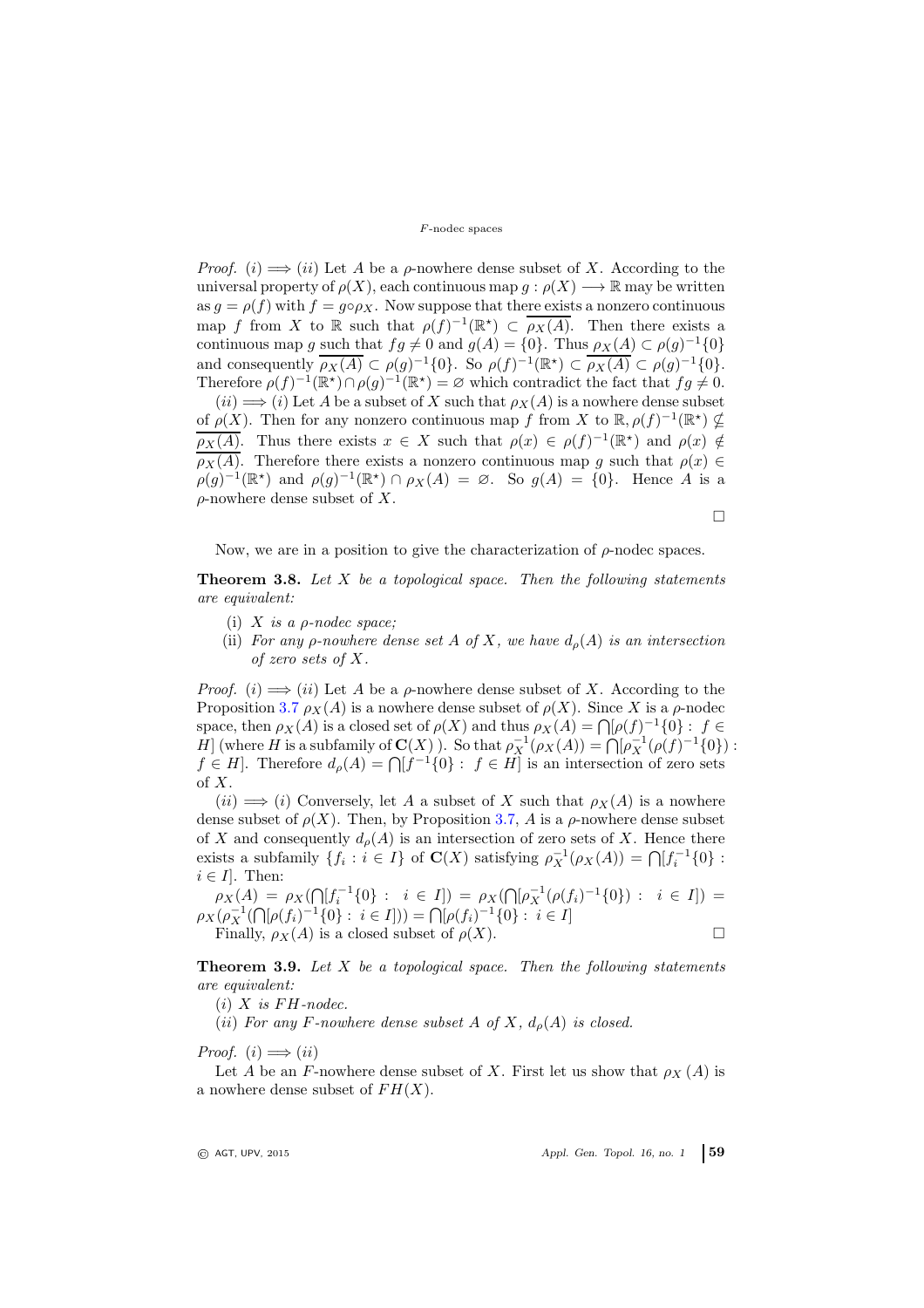Suppose that ◦  $\rho_X(A) \neq \emptyset$ . Then there exist  $\rho_X(U)$  an open subset of  $FH(X)$  such that:  $\emptyset \neq \rho_X(U) \subset \overline{\rho_X(A)}$ . Thus  $\rho_X^{-1}(\rho_X(U)) \subset \rho_X^{-1}(\overline{\rho_X(A)}) \subset$  $\rho_X^{-1}(\rho_X(A)) = \overline{d_\rho(A)}$ . So  $d_\rho(U) = \rho_X^{-1}(\rho_X(U))$  is open in X that is U is an Fopen subset and  $d_{\rho}(U) \subset d_{\rho}(A)$ , which contradict the fact that A is F-nowhere dense. Hence  $\rho_X(A)$  is a nowhere dense subset of  $FH(X)$  and consequently a closed set of  $FH(X)$ . Therefore  $d_{\rho}(A) = \rho_X^{-1}(\rho_X(A))$  is closed.

 $(ii) \Longrightarrow (i)$ 

Let  $\rho_X(A)$  be a nowhere dense subset of  $FH(X)$ , where A is a subset of X. We prove that A is F-nowhere dense in X. Suppose that there exists  $V$  and F-open subset of X, such that  $d_{\rho}(V) \subset d_{\rho}(A)$ . So  $\rho_X(d_{\rho}(V)) \subset \rho_X(d_{\rho}(A)) \subset$  $\rho_X(d_\rho(A))$ . Thus  $\rho_X(V) \subset \rho_X(A)$ .

V is an F-open set of X, that is  $d_{\rho}(V)$  an open subset of X, and thus  $\rho_X(V)$ ◦

is open in  $FH(X)$ . Then  $\rho_X(A) \neq \emptyset$ , which contradict the fact that  $\rho_X(A)$  is nowhere dense in  $FH(X)$ . Hence A is F-nowhere dense in X. By  $(ii)$ ,  $d_{\rho}(A)$  is closed in X and consequently  $\rho_X(A)$  is closed in FH(X). Therefore FH(X) is nodec.  $\Box$ 

# 4. Alexandroff Topology

According to Kennisson, a flow in a category **C** is a couple  $(X, f)$ , where X is an object of C and  $f: X \longrightarrow X$  is a morphism, called the iterator (see [\[9\]](#page-11-14) and [\[10\]](#page-11-15)).

Recall that the topology  $\mathcal{P}(f)$  defined on a flow  $(X, f)$  of the category **Set**, is a topology such that closed sets are exactly those  $A$  which are  $f$ -invariant (i.e.,  $f(A) \subseteq A$ ) and consequently open sets are those which are  $f^{-1}$ -invariant. It is clearly seen that for any subset A of X, the topological closure  $\overline{A}$  is exactly  $\cup [f^n(A) : n \in \mathbb{N}]$ . In particular for any point  $x \in X$ ,  $\overline{\{x\}} = \mathcal{O}_f(x) =$  ${f<sup>n</sup>(x) : n \in \mathbb{N}}$  called the orbit of x by f. One can see easily that the family  ${V_f (x) : x \in X}$  is a basis of open sets of  $P(f)$ , where  $V_f (x) := \{y \in X : f(y) = 0\}$  $f^{n}(y) = x$ , for some integer n}.

Clearly,  $\mathcal{P}(f)$  is an Alexandroff topology on X.

An element x of X is said to be a periodic point if  $f^{(n)}(x) = x$  for some positive integer n.

A characterization of maps f such that  $(X, \mathcal{P}(f))$  is nodec, is given by the following result.

**Proposition 4.1.** Let  $(X, f)$  be a flow in **Set**. Then the following statements are equivalent.

(i)  $(X, \mathcal{P}(f))$  is a nodec space;

(ii)  $\forall x \in X$  we have x is either a periodic point or  $f(x)$  is a fixed point.

*Proof.* (i)  $\implies$  (ii). Let  $x \in X$ . If x is not a periodic point, then  $x \notin \{f(x)\}.$ Suppose that there exists  $y \in$ ◦  $\{f(x)\}\text{, then }V_f(y)\subseteq$ ◦  ${f(x)} \subseteq {f(x)}$ . Hence  $y = f^{n}(f(x)) = f^{n+1}(x)$  for some integer n so that  $x \in V_f(y) \subseteq \overline{\{f(x)\}}$ , which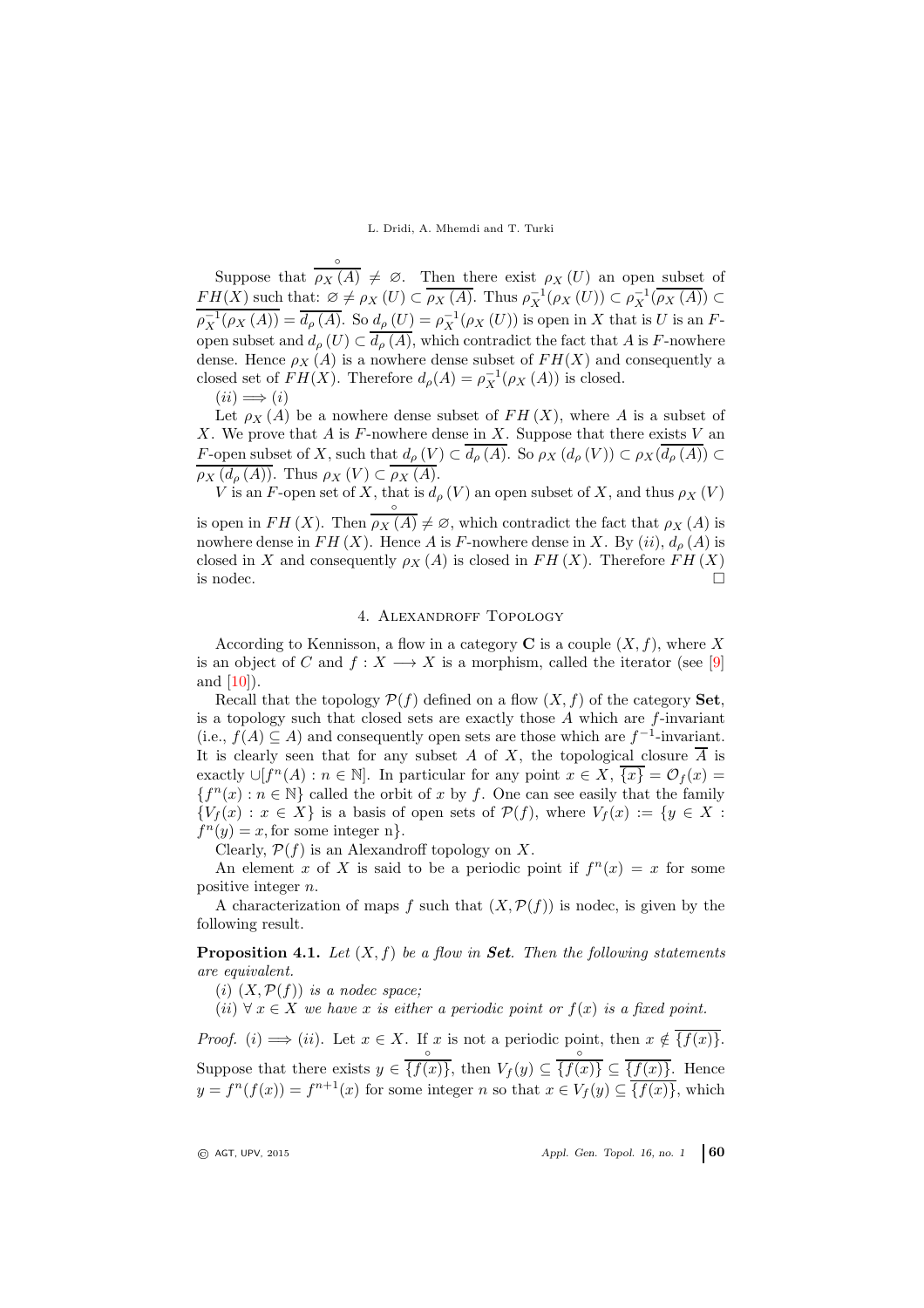contradict the fact that  $x$  is not a periodic point. Thus ◦  ${f(x)} = \emptyset$ . Since  $(X, \mathcal{P}(f))$  is a nodec space, we get  $\{f(x)\}\$ is closed and consequently  $f(x)$  is a fixed point. ◦

 $(ii) \Longrightarrow (i)$ . Let A be a subset of X such that  $A = \emptyset$  and  $x \in A$ . Then we have  $f^{-1}(\overline{\{x\}})\nsubseteq \overline{\{x\}} \subset \overline{A}$ , otherwise  $\overline{\{x\}}$  is an open set. Let  $y \in f^{-1}(\overline{\{x\}})\backslash \overline{\{x\}}$ , it is clear that  $y$  is not a periodic point. Indeed, if  $y$  is a periodic point, then  ${\overline{y}} = {\overline{f(y)}}$ . But  $f(y) \in {\overline{x}}$ , so we get  $y \in {\overline{x}}$ , a contradiction. Thus  $f(y)$ is a fixed point. Since ◦  $A = \emptyset$ , then we have  $\{x\}$  is not open which means that  $f^{-1}(\lbrace x \rbrace) \setminus \lbrace x \rbrace \neq \emptyset$ . Let  $z \in f^{-1}(\lbrace x \rbrace) \setminus \lbrace x \rbrace$ , it is clear that z is not a periodic point. Hence  $f(z) = x$  is a fixed point and consequently  $\{x\}$  is a closed subset. Therefore  $A$  is a closed set.

**Example 4.2.** Consider the map  $f: \mathbb{N} \longrightarrow \mathbb{N}$  $n \longmapsto n + 1$ where N is the set of all

natural numbers including 0.

Let p be a positive integer and  $n \in \mathbb{N}$ , then we have  $f^p(n) = n + p$ . Hence n is not a periodic point and  $f(n)$  is not a fixed point for every  $n \in \mathbb{N}$ . Now, consider the topological space  $(N, \mathcal{P}(f))$  and set  $A = 2N + 1$ . Since every open subset of  $(N, \mathcal{P}(f))$  must contain 0, then ◦  $A = \emptyset$ . However, A is not closed  $(\overline{A} = \mathbb{N} \setminus \{0\}).$ 

<span id="page-8-0"></span>Remark 4.3. Let  $(X, f)$  be a flow in **Set**, we equip X with the topology  $\mathcal{P}(f)$ . Then for every  $a \in X$  we have  $d_0(a)$  is closed if and only if a is a periodic point.

Indeed, suppose that  $d_0(a)$  is a closed subset of  $(X, \mathcal{P}(f))$ , that is  $d_0(a)$  is a f-invariant set. On the other hand, we know that  $a \in d_0(a)$  then  $f(a) \in$  $f(d_0(a)) \subseteq d_0(a)$  and consequently  $\overline{\{a\}} = \overline{\{f(a)\}}$ . Hence  $a \in \overline{\{f(a)\}}$  which implies that  $a = f^{n}(f(a)) = f^{n+1}(a)$  for some n in N. Therefore a is a periodic point.

For the converse, suppose that  $a$  is a periodic point which means that  $f^{n}(a) = a$  for some positive integer *n*.

Let  $x \in d_0(a)$ , then  $\overline{\{x\}} = \overline{\{a\}}$  and so  $x \in \overline{\{a\}}$ . Hence  $d_0(a) \subseteq \overline{\{a\}}$ .

For the reverse inclusion, let  $x \in \overline{\{a\}}$  then  $x = f^m(a)$  for some m in N. One can easily see that  $f^{pn}(a) = a$  for every  $p \in \mathbb{N}$ , thus we get  $a = f^{nm}(a) =$  $f^{nm-m+m}(a) = f^{nm-m}(f^m(a)) = f^{nm-m}(x)$ . It follows that  $a \in \overline{\{x\}}$  and so  ${x} = {a}$ . Therefore  $x \in d_0(a)$ . Finally  $d_0(a) = {a}$  is closed.

It is easily to see that every submaximal space (resp.,  $T_0$ -submaximal space) is a nodec space (resp.,  $T_0$ -Nodec space). The converse does not hold. as showen in the following examples.

**Example 4.4.** given a set  $X = \{a, b, c\}$  equipped with the trivial topology. Clearly X is a nodec space which is not  $\mathbf{T}_0$  and consequently not submaximal.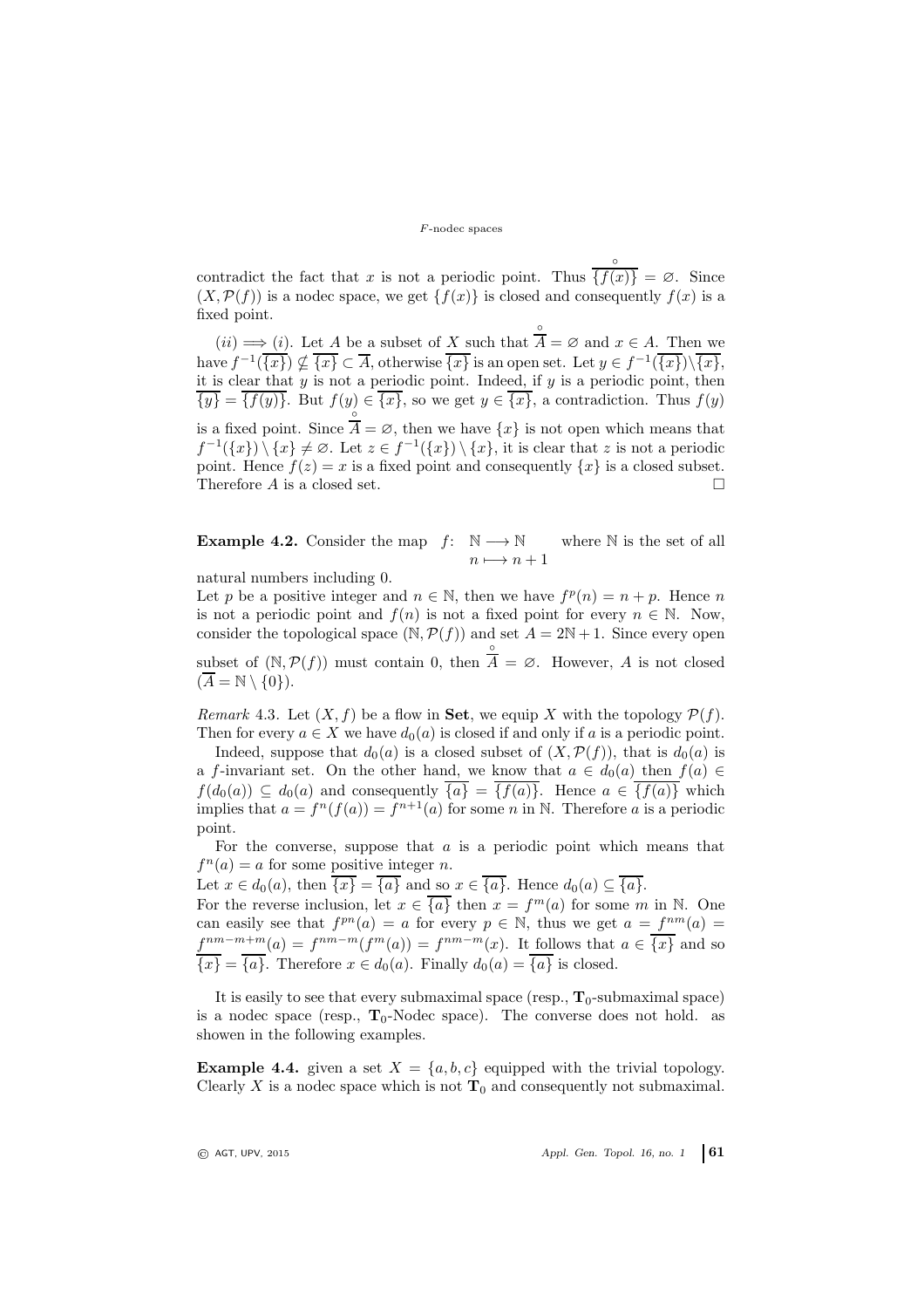**Example 4.5.** Let L be an infinite set,  $a, b \notin L$  and  $X = L \cup \{a, b\}$ . We equip X with the topology whose open sets are  $\varnothing, X, L$ , co-finite subset of L and cofinite subset of X containing  $\{a, b\}$ . Then  $\overline{\{a\}} = \overline{\{b\}}$  and  $\mathbf{T}_0(X) = L \cup \{\mu_X(a)\}.$ Thus  $\mathbf{T}_0(X)$  is nodec. Indeed, it is straightforward to see that the nowhere dense sets are finite subsets of  $T_0(X)$ , which are closed. However, X is not  $T_0$ -submaximal, since for an infinite subset of L such that  $L \setminus S$  is infinite, we have  $\overline{S} \setminus S$  is not closed.

Remark 4.6. A primal nodec space is not always a submaximal space as shows the following example.

Let  $X = \{a, b, c\}$  and  $f : X \longrightarrow X$  the map defined by:

$$
\begin{cases}\nf(a) = b \\
f(b) = c \\
f(c) = a.\n\end{cases}
$$

It is clear that  $(X, \mathcal{P}(f))$  is nodec but not submaximal, since  $f^2 \neq f$ .

The following Proposition shows that for a given primal space  $(X, \mathcal{P}(f)),$ there is an equivalence between  $T_0$ -submaximal and  $T_0$ -nodec.

**Proposition 4.7.** Let  $(X, f)$  be a flow in **Set**. Then the following statements are equivalent.

(i)  $(X, \mathcal{P}(f))$  is a  $T_0$ -submaximal space;

(ii)  $(X, \mathcal{P}(f))$  is a  $T_0$ -nodec space;

(iii)  $f(x)$  is a periodic point for every  $x \in X$ .

*Proof.* (*i*)  $\implies$  (*ii*). Straightforward.

 $(ii) \Longrightarrow (iii)$ . Let  $x \in X$ . Suppose that  $f(x)$  is not a periodic point, then x is not a periodic point and  $x \neq f(x)$ . For the set  $A = \{f(x)\}\,$ , we have ◦  $A = \varnothing$ . Indeed, if there exists  $y \in$ ◦  $\overline{A} \subseteq \overline{A}$  then  $y = f^{n}(x)$  for some positive integer *n*. Hence  $x \in \mathcal{V}_f(y) \subseteq$ ◦  $A \subseteq A = \{f(x)\}\$  which implies that  $f(x)$  is a periodic point, a contradiction. Therefore  $A = \emptyset$ . By Theorem [1.1](#page-1-0) we get  $d_0(A)$  is ◦ closed and finally, by Remark [4.3,](#page-8-0) we conclude that  $f(x)$  is a periodic point.

 $(iii) \Longrightarrow (i)$ . First, remark that if x is not a periodic point then  $\{x\}$  is open. In fact, if  $\{x\}$  is not open, then there exists  $y \in f^{-1}(\{x\}) \setminus \{x\}$  which implies that  $x = f(y)$  is a periodic point.

Now, let  $A$  be a dense subset of  $X$ . Then every non periodic point of  $X$ belongs to A which means that all points of  $A<sup>c</sup>$  are periodic points. Since  $[d_0(A)]^c \subseteq A^c$ , then all points of  $[d_0(A)]^c$  are also periodic points.

Let  $x \in [d_0(A)]^c$  and  $y \in \overline{\{x\}}$ . So y is a periodic point and  $\overline{\{y\}} = \overline{\{x\}}$ . Therefore  $y \in [d_0(A)]^c$  and consequently  $\overline{\{x\}} \subseteq [d_0(A)]^c$  for each  $x \in [d_0(A)]^c$ . Since  $(X, \mathcal{P}(f))$  is an Alexandroff space, then  $[d_0(A)]^c$  is a closed subset of X and  $[d_0(A)]$  is open.

 $\Box$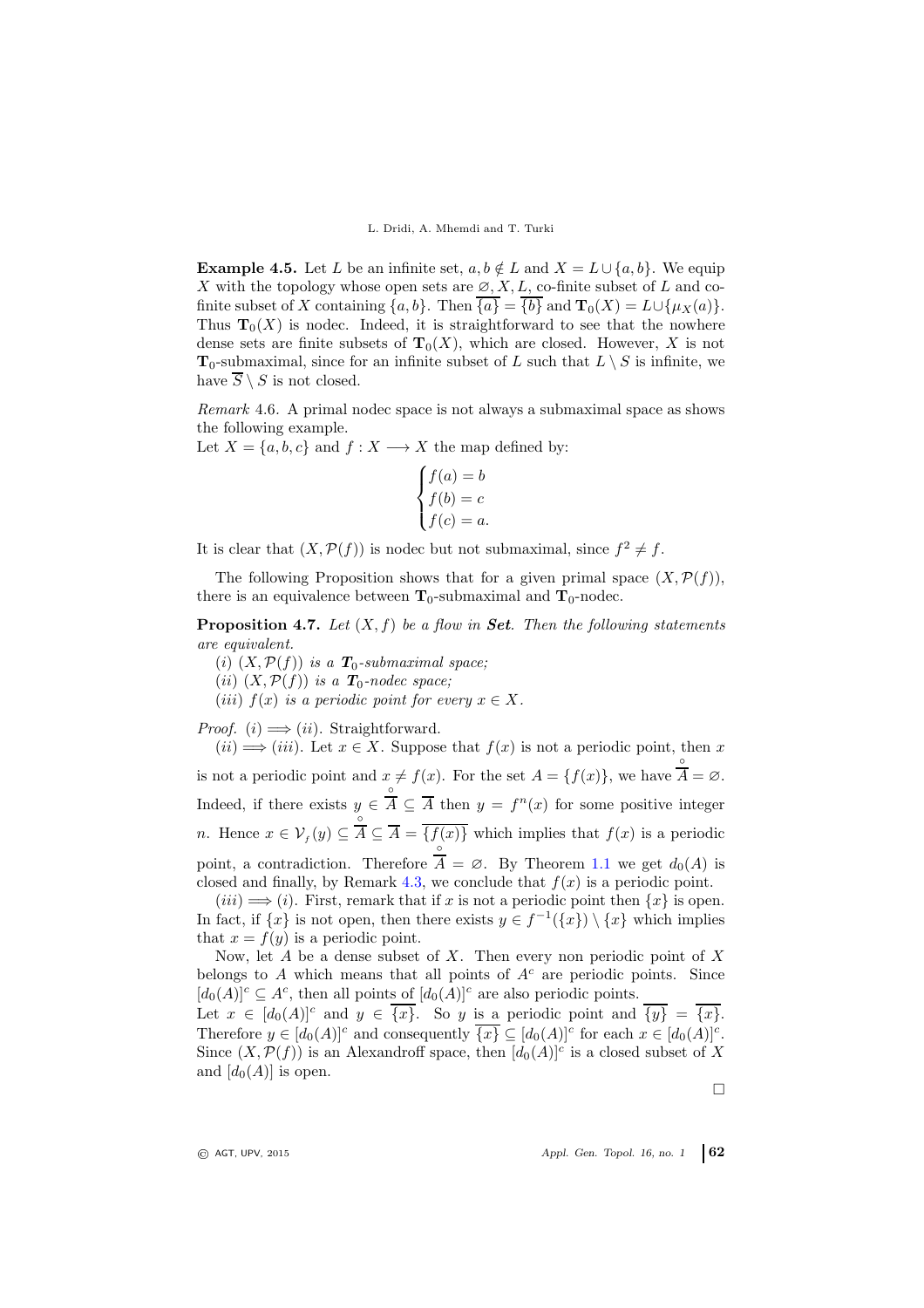*Remarks* 4.8. Let  $(X, f)$  be a flow in **Set**.

- (1)  $(X, \mathcal{P}(f))$  is FH-nodec and  $\rho$ -nodec, since  $\mathcal{P}(f)$  is an Alexandroff topology and for every  $a \in X$ ,  $d_{\rho}(a)$  is a closed subset of X.
- (2) Let A be a subset of X and denote  $B = X \setminus d_{\rho}(A)$ . Then  $d_{\rho}(B) = B$ . Indeed suppose that there exists  $x \in d_{\rho}(B) \cap d_{\rho}(A)$ . Thus there exist  $a \in A$  and  $b \in B$  such that  $f(x) = f(a) = f(b)$ , for all  $f \in \mathbf{C}(X)$ . Therefore  $b \in d_{\rho}(A)$  which contradict the fact that  $B = X \setminus d_{\rho}(A)$ . On the other hand,  $d_{\rho}(B) = \bigcup [d_{\rho}(b) : b \in B]$  is a closed set of  $(X, \mathcal{P}(f)),$ since the latter is Alexandroff. Hence,  $d_{\rho}(A)$  is an open subset of X which implies that  $(X, \mathcal{P}(f))$  is FH-submaximal and  $\rho$ -submaximal.

As example of primal space which is  $T_0$ -Nodec but not nodec, we give the following:

**Example 4.9.** Consider the map  $f : \mathbb{N} \longrightarrow \mathbb{N}$  defined by:

$$
\begin{cases}\nf(0) = 0 \\
f(n) = n + 1 \text{ if } n \notin 3\mathbb{N} \\
f(n) = n - 1 \text{ if } n \in 3\mathbb{N} \setminus \{0\}.\n\end{cases}
$$

Let  $n \in \mathbb{N} \setminus \{0\}.$ 

− If  $n \equiv 0$ [3] then  $n - 1 \notin 3\mathbb{N}$ . Hence

$$
f^{2}(n) = f(f(n)) = f(n - 1) = n - 1 + 1 = n,
$$

that is  $n$  is a periodic point.

− If  $n \equiv 2[3]$  then  $n + 1 \equiv 0[3]$ . Hence

$$
f^{2}(n) = f(f(n)) = f(n+1) = n+1-1 = n,
$$

that is  $n$  is a periodic point.

 $-$  If  $n \equiv 1$ [3] then  $f(n) = n + 1 \equiv 2$ [3] that is  $f(n)$  is a periodic point.

Therefore  $f(n)$  is a periodic point for every  $n \in \mathbb{N}$ .

Now, consider the topological space  $(N, P(f))$ . We can easily check that for each  $n \in \mathbb{N}$  we have  $f(n) \equiv 0,3$  or  $f(n) \equiv 2,3$ . Then  $\{n\}$  is open if and only if  $n = 0$  or  $n \equiv 1$ [3]. Let  $A \subseteq \mathbb{N}$  such that  $A = \emptyset$ , then a is a periodic point  $^{\circ}$ for each  $a \in A$ . Therefore  $d_0(A)$  is a closed subset. Therefore,  $(\mathbb{N}, \mathcal{P}(f))$  is a  $T_0$ -Nodec space which is not a nodec space.

Acknowledgements. The authors thank the referee for his useful comments and suggestions to improve the presentation and the mathematical content of this paper.